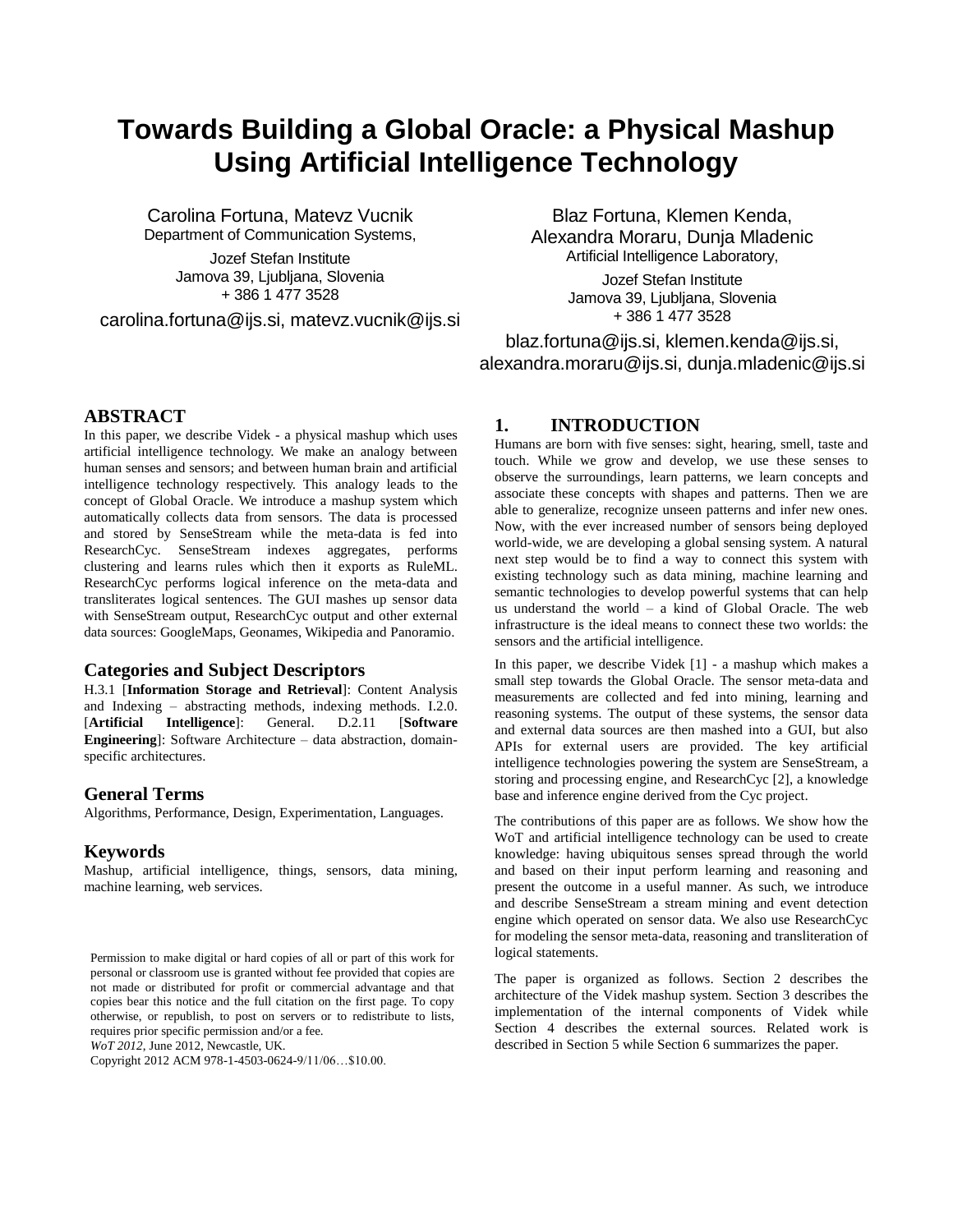### **2. SYSTEM ARCHITECTURE**

The architecture of Videk is depicted in [Figure 1](#page-1-0) and consists of four main components: the sensor data, the external sources, the mashup server and the users.

By sensor data we refer to sensor meta-data or context and to sensor measurements. Sensor data is central to the system, as it is relied upon to connect (mashup) with external sources. It can accept sensor data from any source as long as it complies with a specified format. Alternatively, a new adapter for additional sensor data is straightforward to add due to the modular design of the system.

By external sources we refer to any data and/or knowledge source available as a web service. Straightforward examples of these are the Geonames and Wikipedia services which can be queried for information and the response can be parsed and used for the mashup.

The Mashup Server acts as an enabling platform by interfacing with sensor and external data sources as well as with the users. It mashes up raw and processed sensor data with external sources of data and provides a GUI for human end users and an API for external mashups. At the core of the system is the Storing and Processing Engine which transforms the sensor data into useful information and knowledge. The engine stores, indexes and aggregates new sensor measurement data. For instance, it computes statistics such as average, maximum, minimum and it can extract rules and export them as RuleML [\[3\].](#page-5-2)

By external users we refer to humans and machines. For the human users, a GUI using the mashed up data and knowledge is available. For the machines, the exposed API allows the system to be plugged into other mashups therefore making it another piece in the ecosystem.



**Figure 1 System Architecture**

<span id="page-1-0"></span>The architecture of Videk is designed in a way that allows organic growth by adding new external sources of data (sensor and external) and updating the user interface to support new sources. The Storage and Processing Engine supports addition of plug-ins to add functionality to the data processing pipeline.

The system is built so that the need for human involvement with respect to data or meta-data provisioning from sensors is reduced to minimum. It achieves this by accommodating automatic collection of sensor meta-data using our custom Device Identification Protocol (DIP). Based on the collected data it performs processing and pulls relevant information from external data sources. The meta-data contains information such as unique

ID of the sensor node, GPS coordinates, configuration (i.e. what type of sensors the node features), unit of measurement for each measurement stream, sampling frequency and accuracy.

All the external services and data sources are interrogated and mashed up starting from the information acquired from the sensors in the form of meta-data. For instance, based on GPS coordinates, the system queries the Geonames service to retrieve the name of the geographical place where the sensor is located, or based on the sensor type (e.g. air pressure), details on how such sensor work or what are expected values can be pulled from Wikipedia.

# **3. SYSTEM IMPLEMENTATION**

Videk is modular therefore it can constantly evolve by adding features and external sources. The current implementation (see [Figure 2\)](#page-1-1) uses sensor data collected from VSN/VESNA [\[5\]](#page-5-3) sensor deployments across Slovenia and Google maps, Geonames, Wikipedia, Panoramio and ResearchCyc as external sources. The Storage and Processing Engine is called SenseStream while the Mashup Server is Apache with some custom Java code, PHP scripts. The GUI uses jQuery for data manipulation, event handling and Ajax interactions.



**Figure 2 Implementation of the system**

## <span id="page-1-1"></span>**3.1 Sensor Data Acquisition**

The system is designed to be flexible and accept a variety of data sources. Currently, it uses automatically collected sensor data from VSN/VESNA sensor deployments. The meta-data is automatically collected only once from each sensor node that is joining the network using a custom protocol called Device Identification Protocol. DIP is an application layer protocol which consists of three separate parts. The first part is node discovery, the second is the data collection and the third is the node identification. When a node is discovered, but not identified, the server sends request for identification of that node. A node is discovered once it joins the network of a coordinating node and starts sending measurements to that coordinator. The coordinator then forwards the measurements to the server. If no corresponding metadata is available on the server side, then the server asks for identification. At this point the node will send the meta-data describing itself. The sequence diagram of DIP is depicted in [Figure 3.](#page-2-0)

Currently the meta-data can be collected using a proprietary format or a JSON-LD format. The measurements are sent by the sensor cluster coordinators to the server using HTTP. In the past, the meta-data was inserted by hand. For small deployments, the manual involvement is acceptable while for large deployments the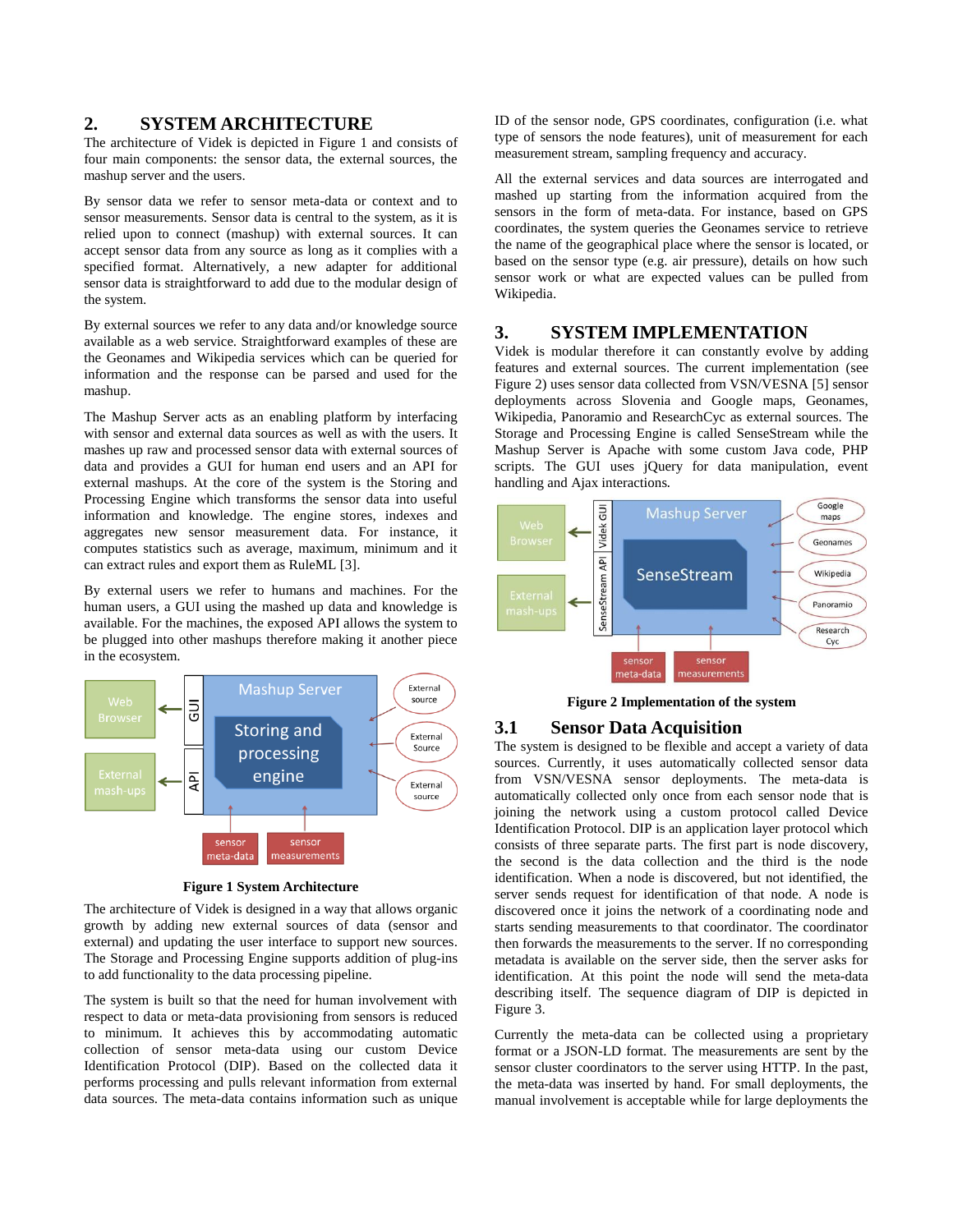automated way is preferable hence we developed and implemented DIP. For the time being we prefer DIP over the existing Devices Profile for Web Services (DPWS) [\[4\]](#page-5-4) which introduces SOA architecture directly on the resource-constrained devices such as sensor nodes. As such, DPWS enables the direct integration of things in the Web service ecosystem by also enabling dynamic discovery. It uses Web Service Definition Language (WSDL) and SOAP/XML messages over HTTP/TCP/IP protocol for meta-data representation while the discovery of web services (WS-Discovery) is done by SOAP over UDP/IP broadcast to minimize the network traffic overhead. DPWS is a relatively mature protocol also from the security point of view. It provides device authentication and message exchange through TLS session.

DIP simplifies this communication by using messages which fit in single link layer IEEE 802.15.4 frame. The payload of a physical frame is 127 bytes saving additional space for higher layer protocol headers. In wireless sensor networks, the radio communication is the most power consuming and the aim was to keep it at minimum assuming the sensor nodes run on batteries. As a tradeoff, DIP does not permit direct integration in the Web service ecosystem. Also, DIP does not provide any security.

For the implementation of DIP we used VSN/VESNA sensor node platform with Contiki<sup>1</sup> operating system. Contiki incorporates a communication stack called RIME which offers features like addressing, broadcast, reliable unicast and reliable bulk unicast for transferring large amounts of data etc. All the mentioned features are needed for the implementation of DIP protocol.



**Figure 3 DIP sequence diagram**

# <span id="page-2-0"></span>**3.2 SenseStream**

SenseStream is a stream mining and event detection engine which powers Videk. SenseStream is built using an internal C++ data mining library and its architecture is depicted in Figure 4. The central part of the system consists of two components: Data Layer and Mining Algorithms [\[6\].](#page-5-5) At the bottom of the architecture diagram is a set of data sources, for example sensor

 $\overline{a}$ 

measurements, sensor meta-data, text documents, images. Each data source requires an adapter, which maps the data source to a common interface. Adapters for several standard data sources are provided: a directory of text documents or images, a website, unique users accessing the website, etc.



**Figure 4 SenseStream architecture**

The Data Layer provides unified access to all the data sources from the higher architectural layers, and includes integrated inverted index and multi-modal feature extractors. Integrated inverted index is used to provide faceted search functionality over the records from the data sources. Integrated multi-modal feature extractors provide functionality for extracting feature vectors from raw data provided by the various data sources. Examples of feature extractor would be the vector-space model for text data, visual words for images, or time series statistics for sensor measurements. Feature extractors provide an abstraction layer required by machine learning algorithms.

The measurement feed is processed in real-time. On arrival, each measurement is put in a FIFO queue, and used to update the running aggregate for various time windows. The size of time windows is provided as input parameters. On specified intervals (e.g. minute, hour, day, week), aggregates are stored in a designated store, and indexed using its value, time, period and sensor. The SenseStream API offers browsing, querying and mining of all stored measurements and its aggregates. The results can be exported using Linked Data<sup>2</sup> standards (RDF, RuleML).

The current implementation of SenseStream uses sensor meta-data and measurements as data sources. On the Data Layer, the implementation the following stores: FIFO queue for measurements (measurement store), aggregates and events (event store), and meta-data (sensor, sensor node and sensor type stores). The current store model is an upgrade of the schema described in [\[7\].](#page-5-6)

For mining we currently use k-means and hierarchical clustering, association rule mining and basic event detection. SenseStream can export the rules discovered using these data mining algorithms in RuleML format. The RuleML Datalog format provides a simple and clean syntax for expressing "if-then" rules. Each condition is represented by one or more atomic formulas ("Atom"). For example the condition that raindrop exceeds 250 mm per day is represented in [Figure 5.](#page-3-0) The export in the RuleML format is depended on the vocabulary used for the relation constants ("Rel"). Specialized domain ontologies can simplify the RuleML representation as they can have more specific relations and concepts.

<sup>&</sup>lt;sup>1</sup> <http://www.contiki-os.org/>

<sup>&</sup>lt;sup>2</sup> <http://linkeddata.org/>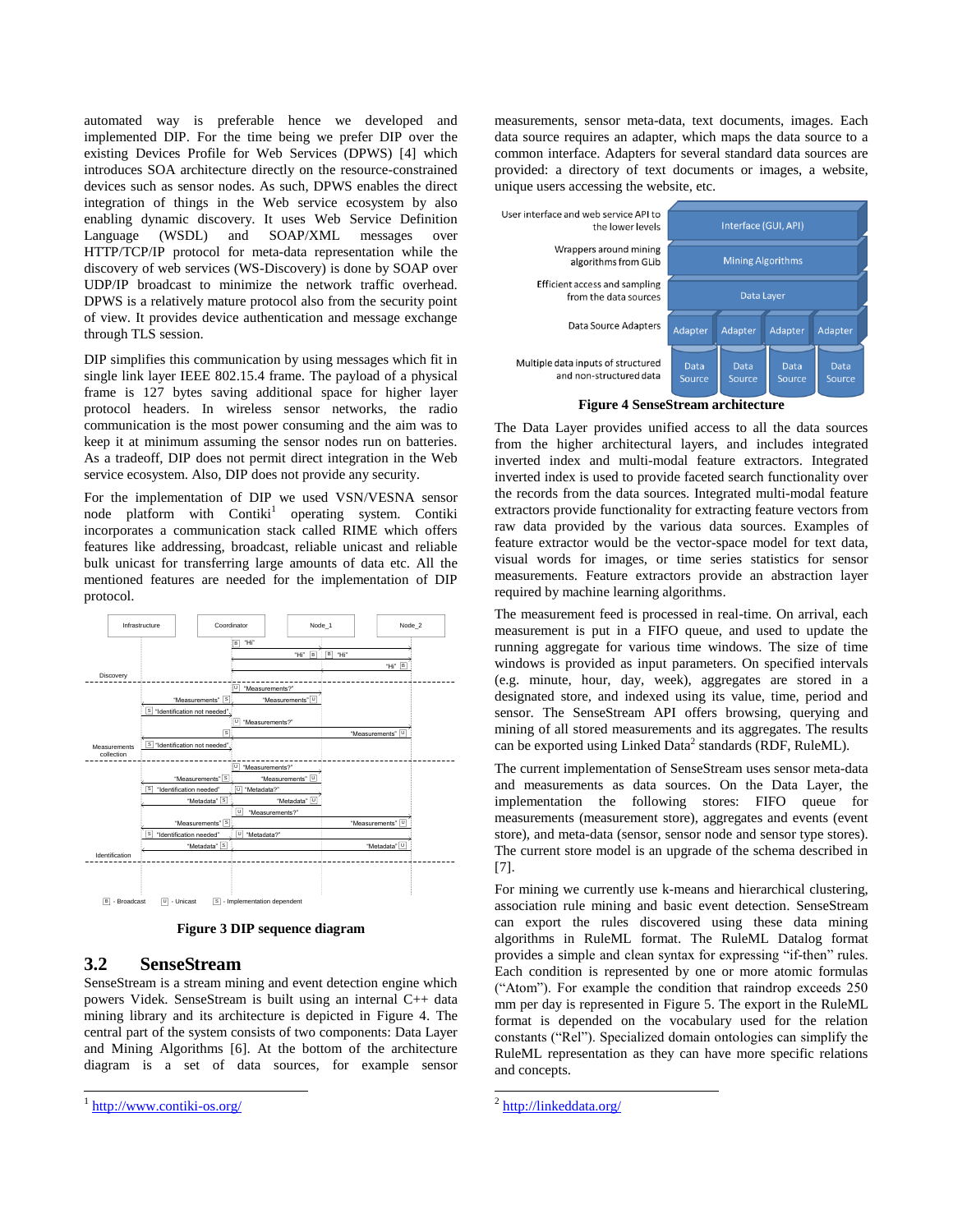```
<And> <Atom> 
  <op> <Rel iri="cyc:sensorObservation"/> </op>
  <Var> sensor </Var>
  <Ind iri="cyc:Raindrop"/> </Atom>
\tan 5 <op> <Rel iri="cyc:doneBy"/> </op>
  <Var> sensor </Var>
  <Var> measurement </Var> </Atom>
<Atom> 
  <op> <Rel iri="cyc:measurementResult"/> </op>
  <Var> measurement </Var>
  <Var> val1 </Var> </Atom>
<Atom> 
  <op> <Rel iri="cyc:duration"/> </op>
  <Var> measurement </Var>
  <Ind type="xs:time">24:00:00</Ind> </Atom>
<Atom> 
  <op> <Rel iri="cyc:greaterThan"/> </op>
  <Var> val1 </Var>
  <Ind type="xs:float">250</Ind> </Atom> </And>
```
#### **Figure 5 RuleML sample from a rule**

#### <span id="page-3-0"></span>**3.3 The Videk Mashup Server**

The Videk mashup server acts as a glue between different components and services used. It interfaces with sensors receiving data from these, parses and multiplexes the data to the back-up database, to SenseStream, to ResearchCyc, and to the triple store. Then it exposes the API to be used by external applications and a GUI with widgets which mashes up the data and resulting knowledge described above.

# **3.4 The Videk API and the GUI**

The currently exposed  $API^3$  allows retrieving sensor meta-data such as list of sensors on a node as well as last measurement from all devices. An example of corresponding calls is:

- <http://hostname/xml/current-state>
- <http://hostname/xml/sensors-on-node/nodeid>

The XML response for the sensors on a given node contains the following information:

- Node
	- o id (int) sensor type id
	- o n (int) number of sensors
		- sensor
			- id (int) sensor id
				- type (int) sensor type id

For data manipulation, event handling and Ajax interactions jQuery<sup>4</sup> library is used. The GUI receives data through the API layer, which is based on a PHP/MySQL custom made content management system (CMS).



**Figure 6 The Videk mashup GUI<sup>5</sup> .**

# <span id="page-3-1"></span>**4. EXTERNAL MASHED-UP SOURCES**

#### **4.1 ResearchCyc**

Research $Cyc^6$  is the research release of Cyc, an artificial intelligence system which is comprised of a knowledge base and a reasoning engine. The idea behind it is to encode knowledge in a structured way and reason about it similar to the way the human mind does it. For instance, each of us learns the concept of a tree, branch, leaf and fruit. Then, we learn relationships between these concepts: that a tree has branches, on a branch grow leaves and fruit. Finally, we are able to recognize instances of these: this apple tree, this apple, this apple leaf. This knowledge builds up in our brains over years and makes it possible to understand, communicate and reason.

In the process of building up such knowledge we use our senses: sight, hearing, smell, taste and touch. Similarly, the purpose of using this technology in the mashup is to allow sensors – the equivalent of senses – to populate the knowledge base – the equivalent of part of our brain – with new knowledge. Finally, as we communicate verbally or using a written form, the Cyc system implements transliteration technology allowing us to generate natural language sentences based on inserted and derived – via logical mechanisms – knowledge.

In the current implementation only sensor meta-data is sent to ResearchCyc. The concepts already exist in the knowledge base and the meta-data represents instances of these concepts. An instance (i.e. individual in Cyc terminology as can be seen in [Figure 7](#page-4-0) and [Figure 8\)](#page-4-1) corresponding to each sensor node and sensor is created. Then the relationships between them together with other data are inserted in the knowledge base. For instance, VicNode1 in [Figure 7](#page-4-0) is an electronic device which has six instances of sensors connected to it or on-board, for example scp1000VicNode1 and virtualsensor1VicNode1. The TSL2561VicNode1 sensor is an instance of the TSL2561 sensor type and is connected to VicNode1 as stated in [Figure 8.](#page-4-1) 

l

l

<sup>3</sup> <http://sensors.ijs.si/sl/api/index.html>

<sup>&</sup>lt;sup>4</sup> [http://jquery.com](http://jquery.com/)

<sup>&</sup>lt;sup>5</sup> <http://sensors.ijs.si/>

<sup>&</sup>lt;sup>6</sup> <http://research.cyc.com/>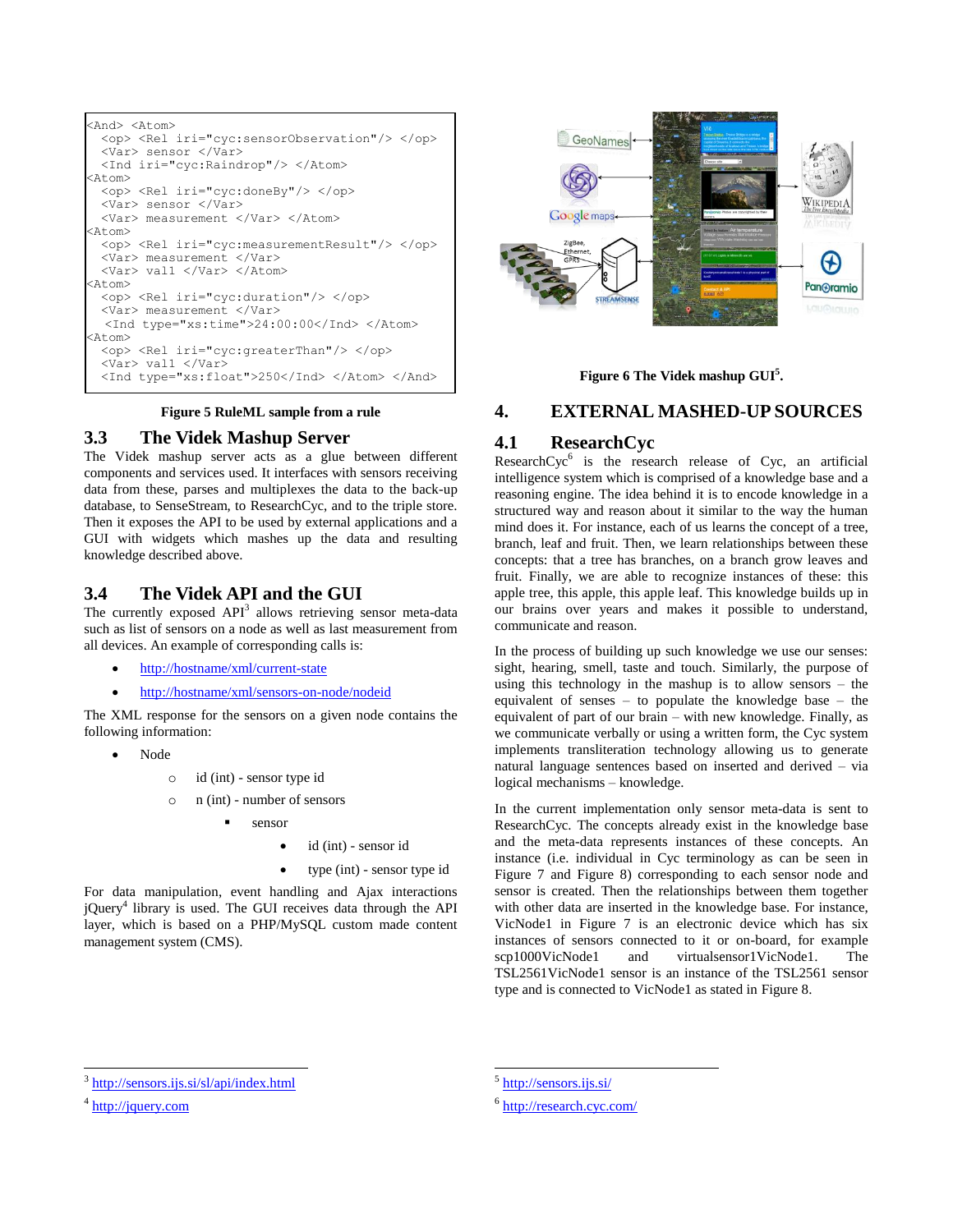#### Individual : VicNode1 EL CURE

on the term

isa **ElectronicDevice** isa: Computer connected To : Outbudsensor3VicNode1 OTSL2561VicNode1 Osht11VicNode1 ConnectedTo scp1000VicNode1 VicNode1) O (connectedTo virtualsensor2VicNode1 VicNode1) O(connectedTo virtualsensor1VicNode1 VicNode1) <sup>O</sup>(deviceUsed Testing VicNode1) hasDevices: Ovirtualsensor3VicNode1 OTSL2561VicNode1 Oscp1000VicNode1 Osht11VicNode1 Ovirtualsensor2VicNode1 Ovirtualsensor1VicNode1 latitude : <sup>O</sup> a Degree-UnitOfAngularMeasure 46.042873) Iongitude : Cal Degree-Unit Of Angular Measure 14.487469) objectFoundInLocation: OIndoorMounting OVic physicalParts Ovirtualsensor3VicNode1 OTSL2561VicNode1 Oscp1000VicNode1 Osht11VicNode1 Opirtualsensor2VicNode1 Opirtualsensor1VicNode1 O (queryHasVeryHighPertinenceForThing GetLinkToMap VicNode1) supportedBy: <sup>O</sup>VicBuilding1

#### <span id="page-4-0"></span>**Figure 7 Knowledge about a sensor node**

Individual: TSL2561VicNode1 EL CURE

on the term

isa : ComputerHardwareComponent °TSL2561 ConnectedTo VicNode1 TSL2561VicNode1) ChasDevices VicNode1 TSL2561VicNode1) O (physicalParts VicNode1 TSL2561VicNode1)

#### <span id="page-4-1"></span>**Figure 8 Knowledge about a sensor attach to a sensor node.**

The sensor knowledge is structured in Research Cyc's knowledge base in the form of logical sentences on which inference can be performed. For instance, we only state in the knowledge base that VicNode1 is an ElectronicDevice and the reasoning engine then infers that it's also a Computer. All this knowledge (i.e. asserted and inferred statements) can then be transliterated to natural language as shown for VicNode1 in [Figure 9.](#page-4-2) The ResearchCyc widget in the Mashup GUI displays these statements.

> Mt: BaseKB O (isa VicNode1 ElectronicDevice)

**English Translation:** Vic Node 1 is an electronic device.

#### <span id="page-4-2"></span>**Figure 9 Natural language transliteration of a logical statement.**

# **4.2 External Web Services**

The mashup uses external data sources which are available as RESTful web services. Based on the sensor nodes' GPS coordinates, Google maps are used as the GUI's background and the right focus on the deployment locations is presented. Then, also based on the GPS coordinates, the Geonames service is used to retrieve the name of the place where the sensors are deployed. For the deployment on which we zoomed in [Figure 6,](#page-3-1) the name of the neighborhood Vic is displayed together with relevant information from Wikipedia. Finally, the Panoramio service is invoked to retrieve and render pictures of the surrounding area.

# **5. RELATED WORK**

The most relevant body of related work comes from the author of [\[8\]](#page-5-7) who introduces a four layered architecture for the web of things and illustrates the implementation on three case studies. The architecture is abstracted in four layers which are designed to facilitate mashing up things: accessibility, findability, sharing and

composition. The case studies are a simple, generic sensing application, an energy control and monitoring application for smart houses and an Auto-ID application for supply chain management.

The SensorMap [\[9\]](#page-5-8) portal and tools allow users to make queries over live data sources and provides mechanisms to archive and index data, process queries, and aggregate and present results on geocentric Web interfaces. The SensorMap architecture has three components: the GeoDB storing sensor metadata, the DataHub handles real time data publishing and the Aggregator which creates icons representing sensor which the users can then mash up with maps.

In [\[10\],](#page-5-9) Deusto Sentient Graffiti (DSG) context aware mobile mashup for the ubiquitous web is introduced. In DSG, the mobile clients send meta-data and context data for the server. When the mobile client sends a query, then this data is used to return a context aware mashup. The system also uses an inference engine which operates on a knowledge base populated with meta-data. According to a set of rules uses the knowledge to annotate associated to surrounding resources available under their current contextual conditions. Another context based mobile mashup is introduced in [\[11\].](#page-5-10) The mobile phone acts as a gateway that collects raw sensor data, preprocesses them and extracts usercentric contexts. The context management platform stores all contexts according to the redefined context ontology, detects the inconsistent information, deduces the high level knowledge using heuristic rules and provides web service application programming interfaces (APIs) to mashup server.

SensorMasher [\[12\]](#page-5-11) publishes sensor data as Web data sources which can then easily be integrated with other (linked) data sources and sensor data. Raw sensor readings and sensors can be semantically described and an- notated by the user. These descriptions can then be exploited in mashups and in linked open data scenarios and enable the discovery and integration of sensors and sensor data at large scale.

Our work uses some elements present in the above mentioned systems such as creating a WoT mashup, data indexing and aggregation and overlay on maps, knowledge base and logical inference on meta-data and export of rules and connection to Linked Data. However the work is different from all the above as follows. Our aim is to illustrate how sensors paired with artificial intelligence technology can create a powerful knowledge tool such as a Global Oracle rather than defining a generic architecture for the WoT or for mashups. Our main goal is to illustrate how the WoT technology can be used to create knowledge: having ubiquitous senses spread through the world and based on their input perform learning and reasoning and present the outcome in a useful manner. Finally, we designed SenseStream to become another component in the mashup ecosystem and the overall system to be modular and extensible and impose no limit on the mashed up external sources.

# **6. SUMMARY AND FURTHER WORK**

In this paper, we described Videk - a physical mashup which uses artificial intelligence technology. We made an analogy between human senses and sensors; and between human brain and artificial intelligence technology respectively. This analogy leads to the concept of Global Oracle. We introduced a mashup system which